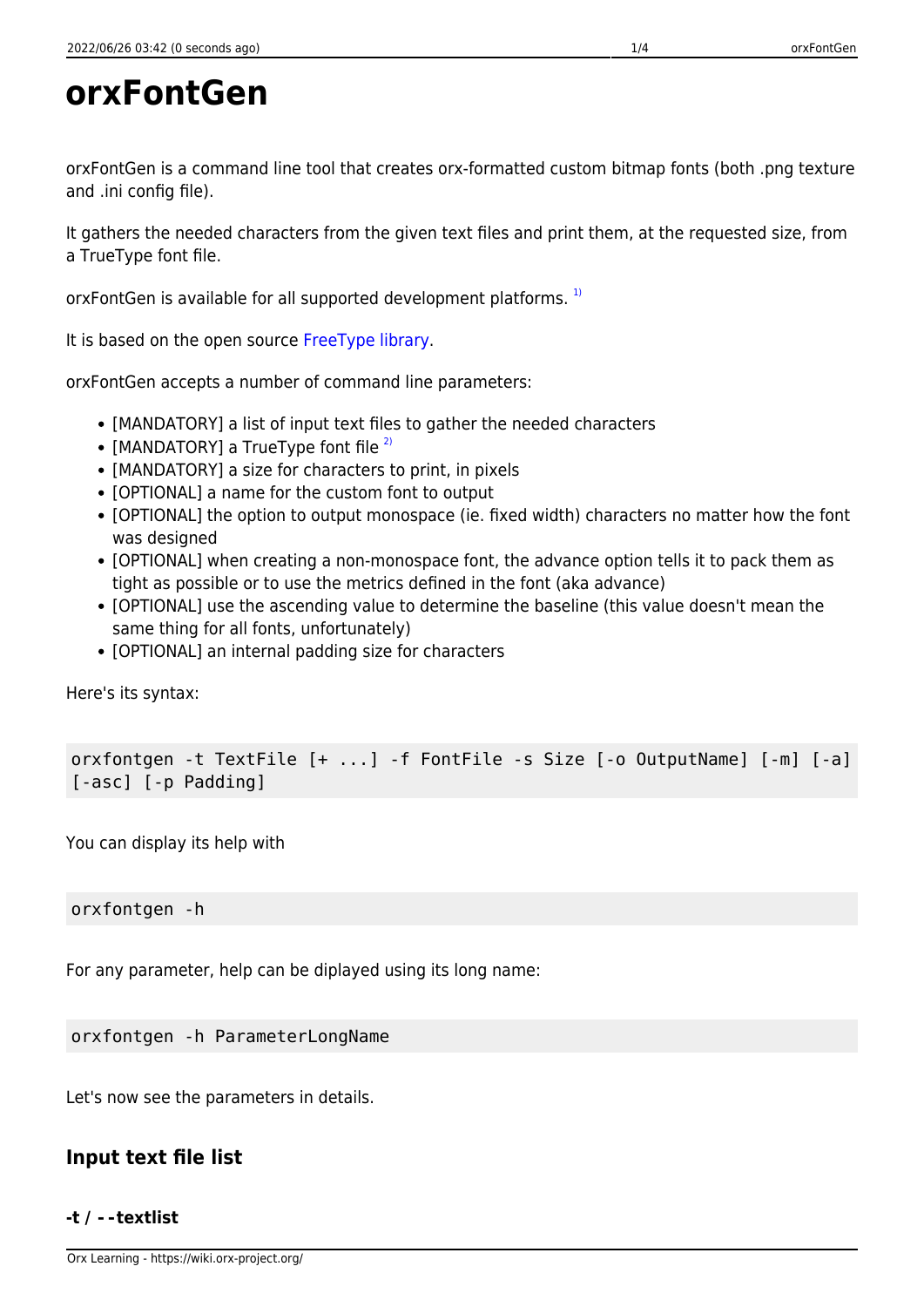The text file list is mandatory. At least one file has to be provided and multiple files have to be separated by spaces. Unfortunately names of input text files can't include spaces for now. These files contains all the texts you want to display using this custom bitmal font: the needed characters will be extracted from them. They should be encoded either in plain ASCII or in UTF-8.

The textfile itself only contains characters, no other filing. For example, you could create a simple UTF-8 text file (something like mychars.txt) containing:

abcdefghijklmnopqrstuvwxyz

Syntax:

```
-t TextFile1 [TextFile2 ... TextFileN]
```
If input files are encrypted with a user-provided key, you need to pass it to orxcrypt using its [encryption key parameter.](#page--1-0)

## **TrueType font file**

#### **-f / --font**

The TrueType font file parameter is mandatory. It defines the TrueType font file  $3$  to use for creating the custom bitmap font.

Syntax:

-f FontFile

## **Size**

#### **-s / --size**

The size parameter is mandatory. It defines the size, in pixels, for the printed characters in the custom bitmap font.

Syntax:

#### -s Size

## **Output name**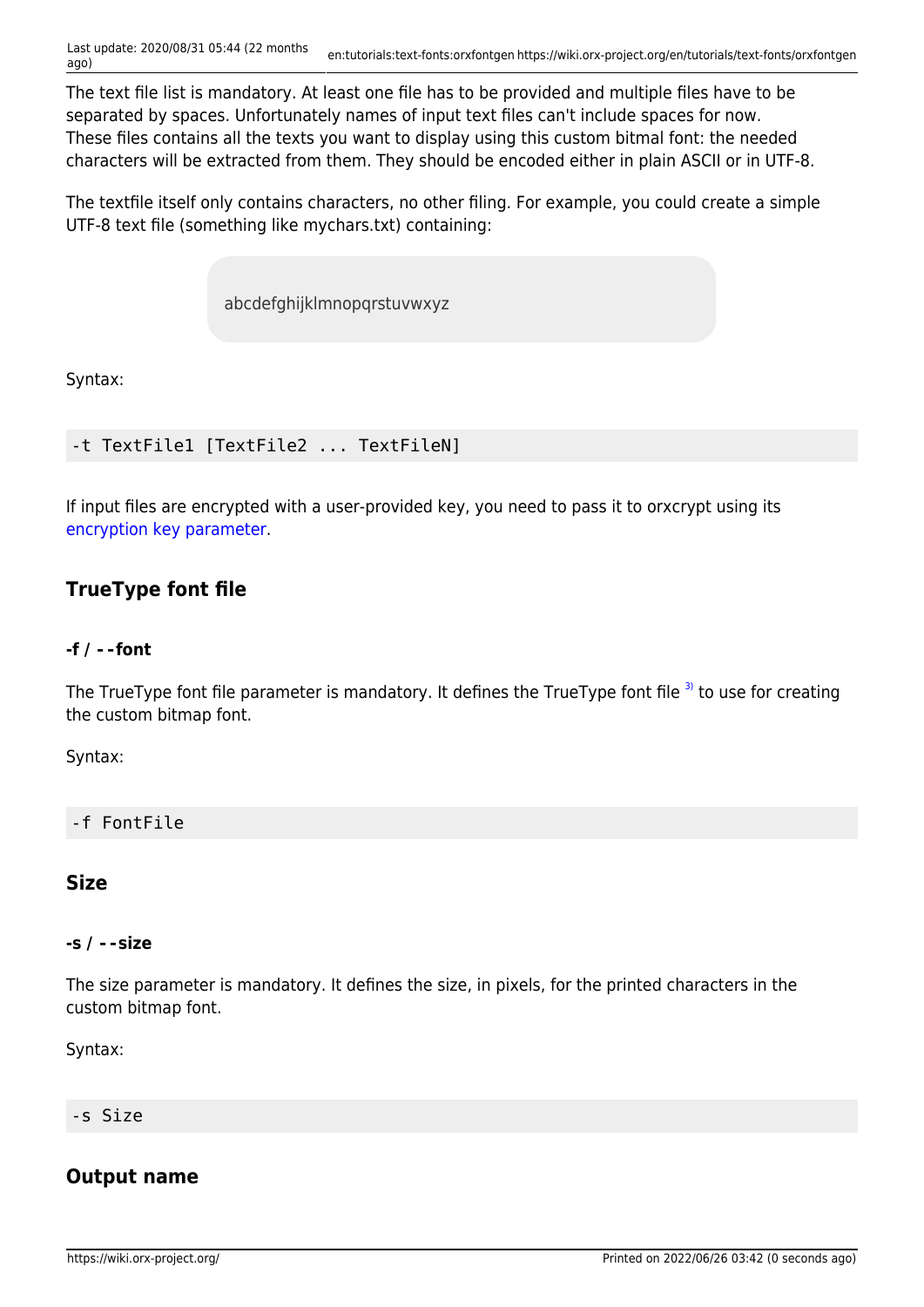The output parameter is optional. If none is provided, the custom bitmap font will be stored in orxFont.png/orxFont.ini.

## **Monospace**

### **-m / --monospace**

This parameter is optional. If defined the font will be treated as a fixed width font, ie. all the characters will have the same size.

Otherwise, by default, the tool will output a variable width font.

# **Advance**

## **-a / --advance**

This parameter is optional and only used if -m/–monospace is not defined. If defined the characters will use as width the metrics defined in the font.

Otherwise, by default, the characters will be packed as tight as possible (usually preferable).

# **Ascending**

## **-asc / --ascending**

This parameter is optional. It will use the ascending value stored in the font to determine the baseline. Unfortunately the standard isn't always respected and this value might mean different things for different fonts. Only try it if your characters don't look correctly aligned vertically. Otherwise, by default, the max character height will be used to determine the baseline, which should work in most cases.

# **Padding**

## **-p / --padding**

This parameter is optional. It defines the extra space, in pixel, to put around a character glyph and that will become part of the character itself after export.

[1\)](#page--1-0) Windows, Linux, Mac OS X [2\)](#page--1-0) , [3\)](#page--1-0) usually .ttf